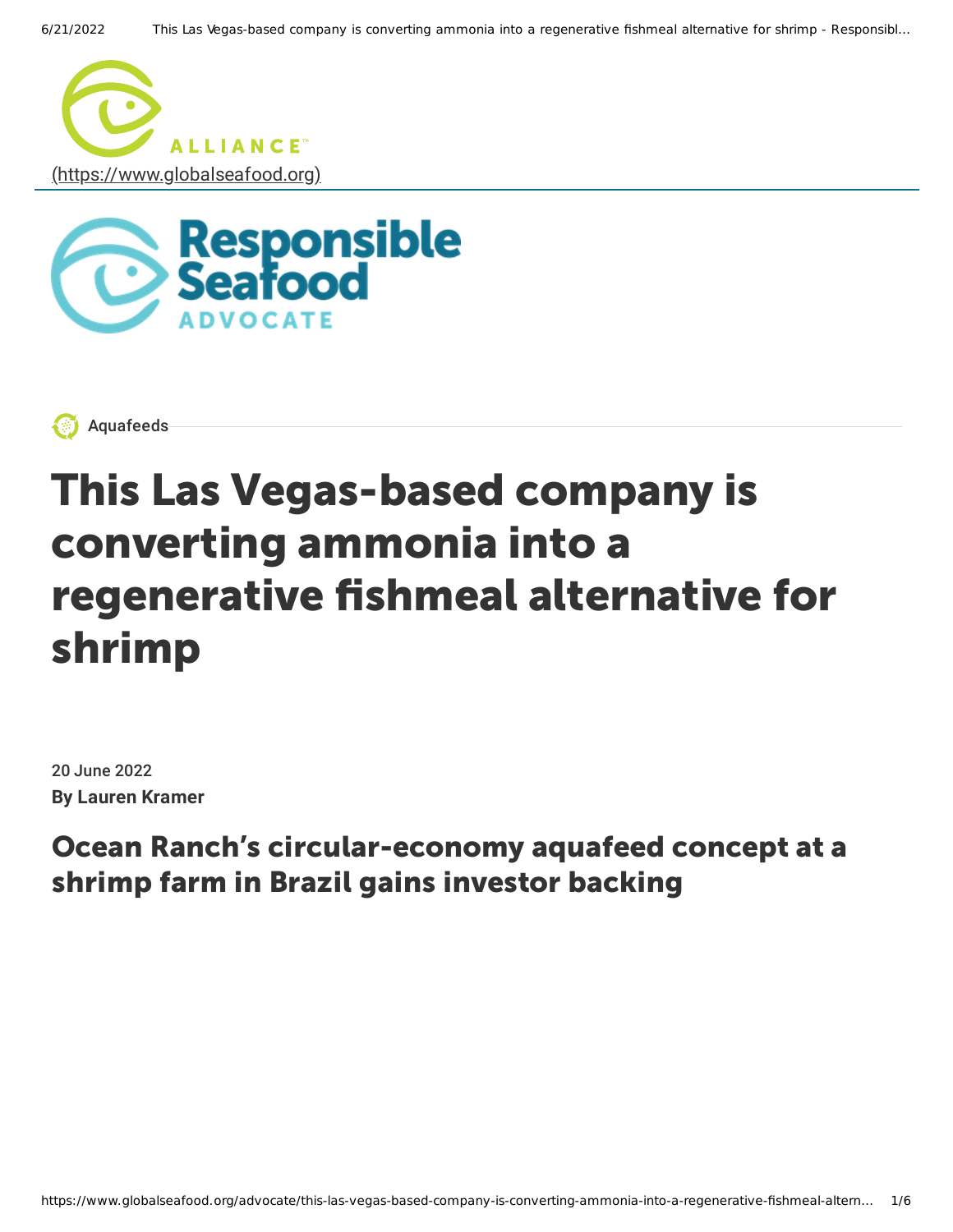#### 6/21/2022 This Las Vegas-based company is converting ammonia into a regenerative fishmeal alternative for shrimp - Responsibl…



A regenerative fishmeal alternative for shrimp feeds from Ocean Ranch is created by the natural conversion of ammonia to protein. Courtesy photo.

**Ocean Ranch** [\(https://theoceanranch.com\),](https://theoceanranch.com/) a two-year-old company headquartered in Las Vegas, Nevada, has developed a regenerative fishmeal substitute for shrimp. Its intention is to supply global aguaculture farmers with regenerative fishmeal in the future, and ultimately end the use of wild catch extraction for fishmeal.

Founder James Baumgartner says his regenerative fishmeal is created by the natural conversion of ammonia to protein.

"There's enough ammonia pollution in global waterways that, with the proper technologies, we could fully satisfy the human requirement for all protein this way and have so much excess we could cancel contaminating agricultural practices," he said.

Baumgartner was a mid-level producer for an HBO series until 2020, when he switched to aquaculture in pursuit of a clean protein  $-$  one produced without damage to the environment.



THE RESPONSIBLE SEAFOOD CONFERENCE **CONNECT. COLLABORATE. COMMIT.** 

[\(https://www.globalseafood.org/goal/\)](https://www.globalseafood.org/goal/)

"I wanted to channel my life energy to something more purposeful," he said. "I started to focus on aquaculture with a low-carbon footprint, no ecological damage in production and no impact on the oceans."

His goal was lofty: farming seafood in a way that benefits the earth, and on a scale that would serve population demand in a responsible way. His focus was shrimp.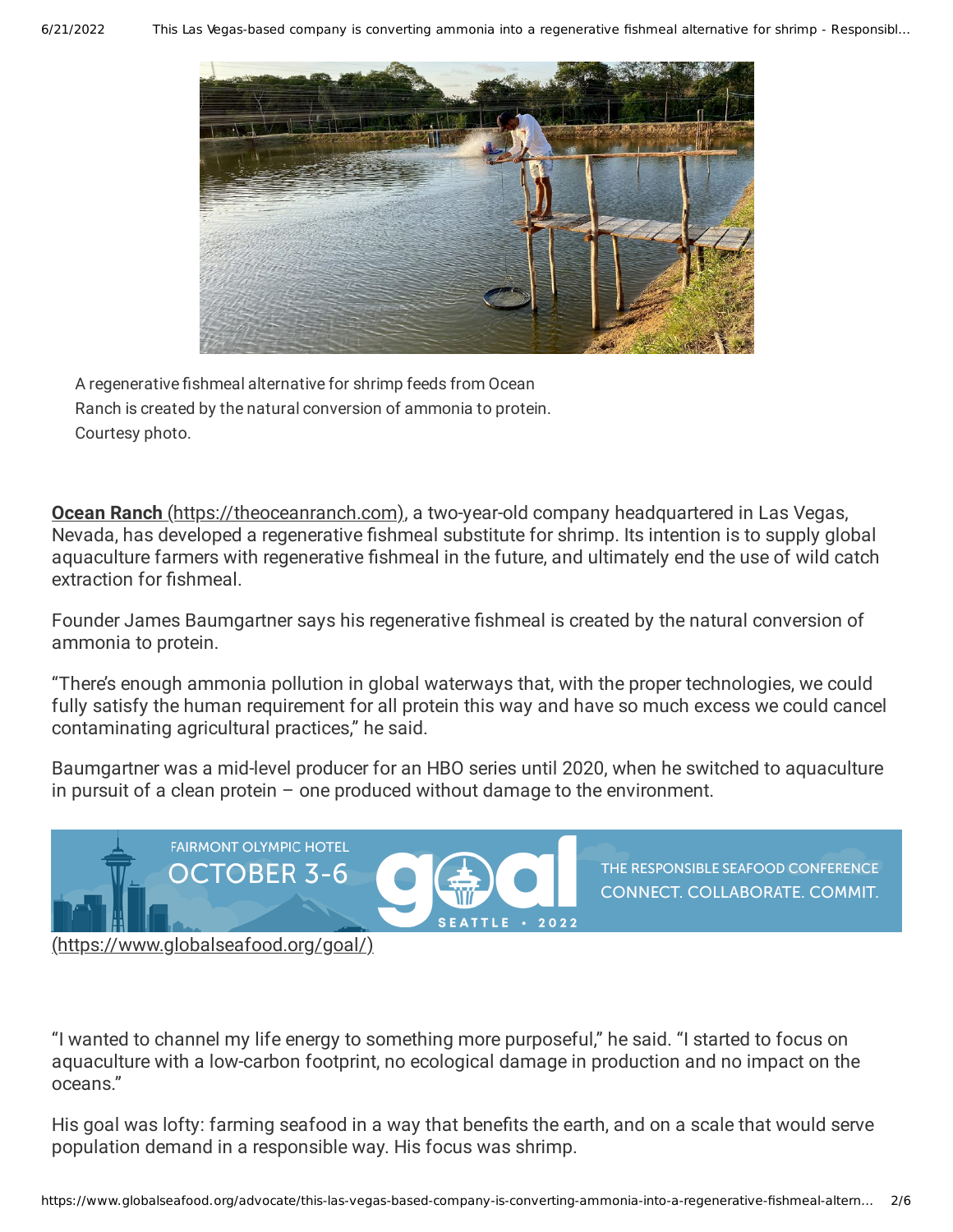6/21/2022 This Las Vegas-based company is converting ammonia into a regenerative fishmeal alternative for shrimp - Responsibl…

"It's the No. 1 seafood in the western world but it has a [large] carbon footprint," he said, "and it shouldn't be so, because shrimp is a very low-trophic species that lives on matter left behind by other animals."



# **[Fish oil alternatives are waiting in the](https://www.globalseafood.org/advocate/fish-oil-alternatives-waiting-in-wings/) wings**

The Future of Fish Feed (F3) initiative aims to jumpstart innovation in terms of viable fish-free substitutes to fish oil through the global F3 Fish Oil Challenge.

**[Global Seafood Alliance](https://www.globalseafood.org/)**

He partnered with Fabio Higa, a shrimp farmer who has also focused on aquaculture circular economies. "Fabio had spent a long time exploring the concept of a circular economy in commercial shrimp and had dreams of building it at a commercial scale," he said. They leased a shrimp farm in Brazil that provided an affordable opportunity to test their project at commercial scale.

Their goal was to create a circular-economy product that lowered the reliance of fishmeal in commercial feed while simultaneously lowering the ammonia impact of fish effluent in waste streams. And over the past year and a half they began developing ammonia into proteins that could be consumed by their Pacific white (Litopenaeus vannamei) shrimp.

Baumgartner didn't divulge the details of the conversion process but said that Ocean Ranch is utilizing a crustacean species native to the Brazilian forest to convert ammonia into fishmeal. The crustacean species is an intermediary species that is polycultured in the same pond as the shrimp. It consumes the nitrates in the water and is in turn consumed by the shrimp. The nutritional content of the intermediary species is better than that of fishmeal and therefore makes a perfect aquafeed, he said.

Currently, this shrimp farm is using feeds with fishmeal while regenerative fishmeal trials continue. By the end of the year, however, he expects to be in full production with 60 percent efficiency, meaning only 40 percent of Ocean Ranch's shrimp feed will be comprised of commercial feed. In the future, he said the company will be able to offset 100 percent of its commercial feed requirement.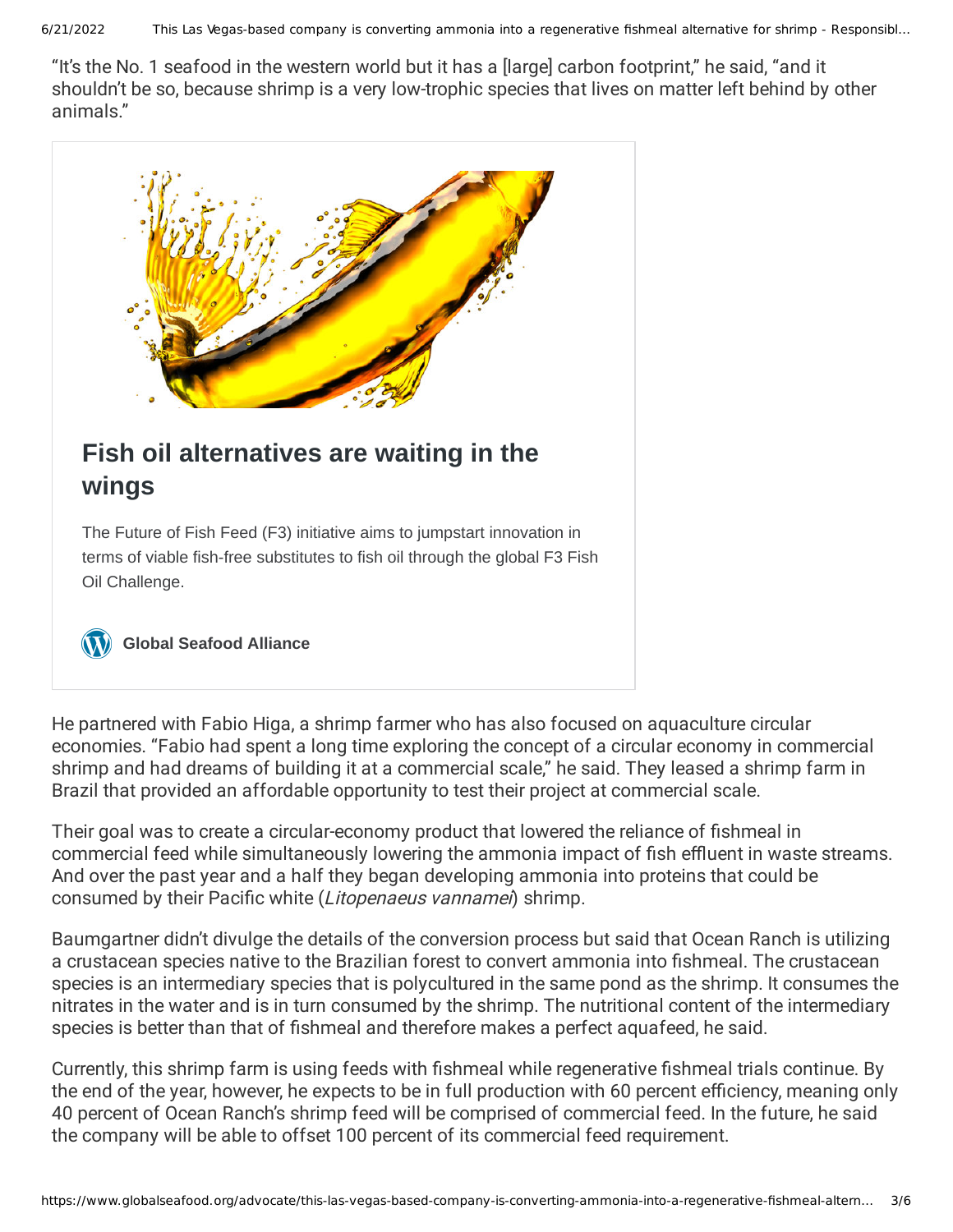

Ocean Ranch is utilizing a crustacean species native to the Brazilian forest to convert ammonia into fishmeal. The crustacean species is an intermediary species that is polycultured in the same pond as the shrimp. Courtesy photo.

For the near term, shrimp sales will drive revenue for Ocean Ranch, and those shrimp will be polycultured in the same pond as the intermediary species. Down the road, the company plans to farm the intermediary species separately utilizing ammonia-rich nutrient flow from upstream. Baumgartner plans to partner with a feed mill to convert it into a fishmeal substitute that would be sold to other aquaculture – and potentially agriculture – producers.

"It takes a signicant amount of production for a feed mill to create a specialty feed line, so until we're at that scale, it's more profitable for us to be producing shrimp," he said. "Hopefully by the end of 2023 we're producing enough biomass to partner with a feed mill to create a specialty fishmeal-free commercial feed line."

Baumgartner recently participated in the Hatch Innovation Studio in Hawaii. Program Manager Benedict Tan said Ocean Ranch's fishmeal alternative, with its potential commercial and environmental benefits, was of particular interest to the Hatch team.

"James is a hands-on entrepreneur and his company's solution to replace fishmeal could mitigate both biodiversity loss and nitrogen pollution with scale," he said.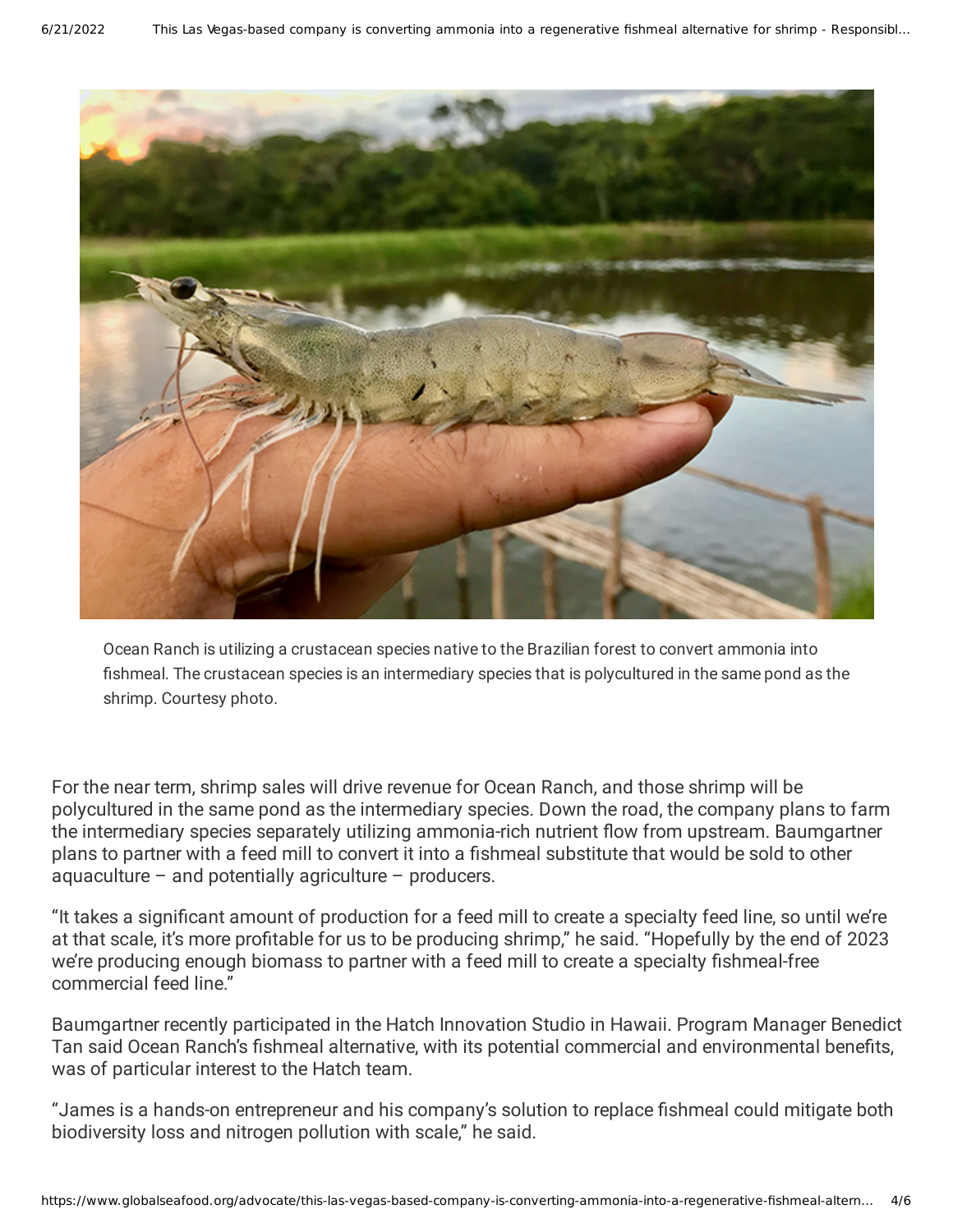**It takes <sup>a</sup> signicant amount of production for <sup>a</sup> feed mill to create <sup>a</sup> specialty feed line, so until we're at that scale, it's more protable for us to be producing shrimp.**

"The aquaculture industry uses large amounts of wild-caught fishmeal for aquafeed and the majority of wild fisheries are overfished or at capacity. If seafood from aquaculture is to increase according to [United Nations' Food and Agriculture Organization] projections, such alternatives need to be scaled to reduce the impact on marine ecosystems," Tan added. "The founding team at Ocean Ranch is driven and passionate about mitigating industry challenges. They are keenly aware of challenges on the ground as they have their own production site, and they can test their own product and have credibility as producers to pitch to other stakeholders in the supply chain. They are still in early stages, but we hope that in five to 10 years they can produce meaningful quantities of their product for the market."

Ocean Ranch has a team of 20 managing the farm, which has an annual production capacity of 100 metric tons of shrimp and has produced 45 metric tons to date.

"What we've achieved in the past two years, makes us a serious contender for the sustainable shrimp supply in the Americas and Europe," Baumgartner said.

Ocean Ranch plans to have its first ecological shrimp samples available stores in Q4 2022 in California. The immediate hurdle is marketing and getting consumers to understand that the product is sustainable, and what sets it apart from others, he said.

"The term sustainable has been watered down in the consumer market and there are too many badges, marketing tools we use to get a better price point for our products," he said. "The challenge for us is how we will differentiate ourselves from other shrimp products in the shrimp counter that carry the same label."

Editor's note: The original version of this article stated that Ocean Ranch participated in the Hatch accelerator program. The company participated in Hatch's Innovation Studio. We regret the error.

### **Follow the Advocate on Twitter @GSA\_Advocate [\(https://twitter.com/GSA\\_Advocate\)](https://twitter.com/GSA_Advocate)**

## **Author**